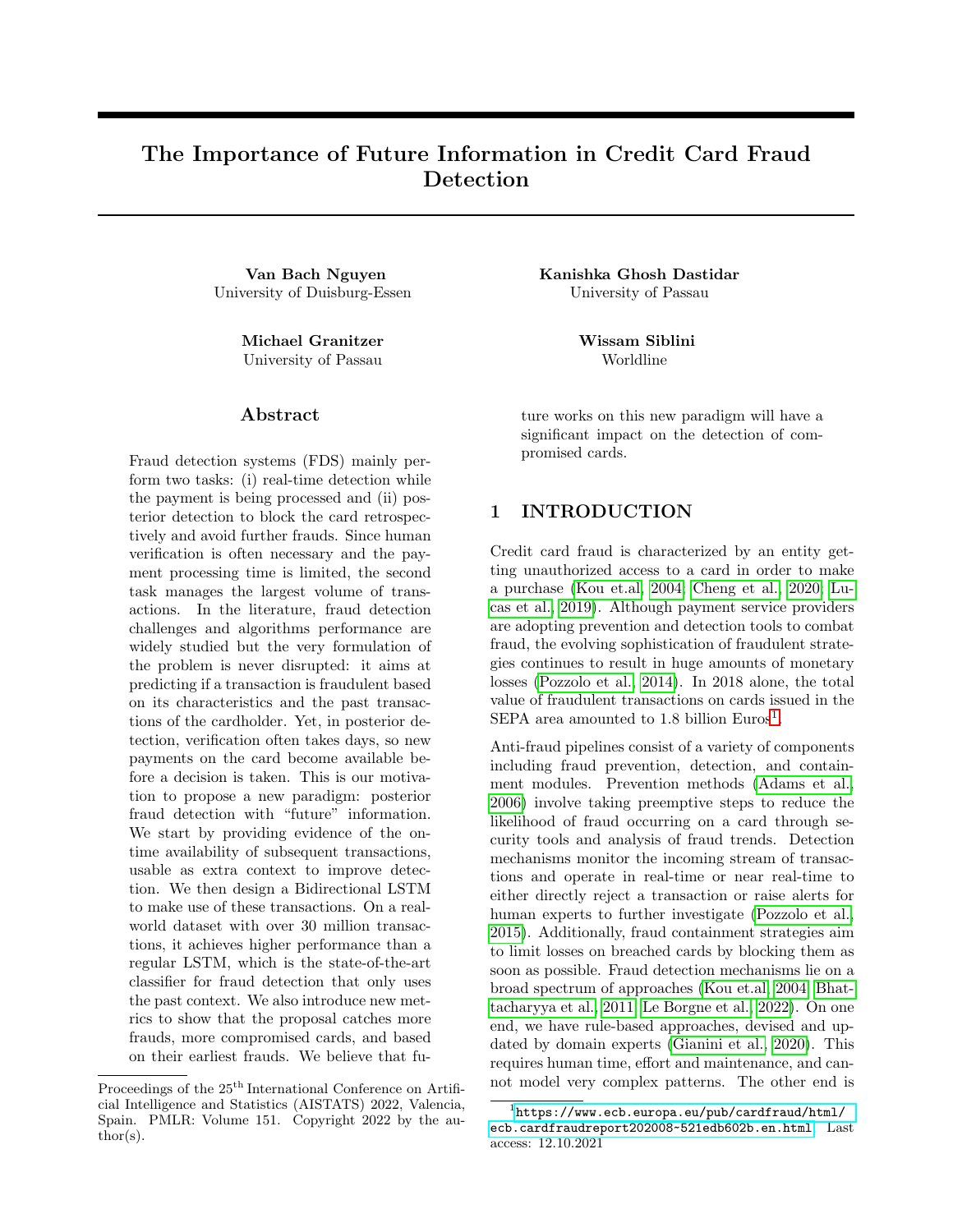machine learning approaches that reduce this dependence on domain knowledge by learning patterns from the raw historical data in order to predict whether an incoming transaction is fraudulent or not [\(Awoyemi et](#page-8-9) [al., 2017\)](#page-8-9).

In practice, discriminating accurately between the two classes based solely on raw information about the transaction is extremely difficult. What strongly characterizes a transaction as fraudulent is its discrepancy with respect to the consumer's habits, hence the need for contextualization with aggregation or representation of the cardholder's history of purchases [\(Bahnsen](#page-8-10) [et al., 2016;](#page-8-10) [Ghosh et al., 2020;](#page-9-0) [Jurgovsky et al., 2018\)](#page-9-1). To the best of our knowledge, available research studies on credit card fraud detection implement similar experimental protocols with a temporal split between training data and validation data, in which each sample is a transaction, sometimes contextualized with the past transactions of the cardholder. The novelty is usually proposed on the design of the algorithms, on a specific pre-processing or training method (sub-sampling, transfer learning) to tackle the known challenges of fraud detection (class imbalance, concept drift, class overlap, etc.). The regular experimental setting is natural for real-time fraud detection because the moment a transaction enters the system, only its information and its past are available. In this setting, algorithms like the LSTM [\(Hochreiter et al.,](#page-9-2) [1997;](#page-9-2) [Graves et al., 2005;](#page-9-3) [Jurgovsky et al., 2018\)](#page-9-1) have proven to be beneficial in practice by raising accurate alerts and making the best out of the verification bandwidth of human expert investigators.

However, because this bandwidth is limited, not all frauds are instantly detected. Data show that less than 1% of fraudulent cards are confirmed by an expert within an hour and less than 30% within a day (Figure [1\)](#page-2-0). For the remaining 70%, over the course of the day, 90% of the cardholders make an additional transaction and 70% make three new transactions, which could be used as well in a post-analysis for fraud detection. This is our motivation to propose, in this paper, a novel paradigm for posterior detection, as a complement to a standard real-time detection system. The question is the following: would a posterior model (exploiting "future" transactions) improve the accuracy of alerts and catch extra frauds? Simple intuitions favor the "yes" hypothesis. For instance, in the case of travel, the first transaction in the foreign country might raise an alert on a classical system but having the following transactions exclusively in the same area would discard the fraud suspicion. On the contrary, in the frequent case where frauds come in series, information about the next transactions might comfort the fraud likelihood.

To the best of our knowledge, this is the first time that the use of "subsequent" transactions for posterior credit card fraud detection is studied. On a real-world dataset provided by a world leader in the payment industry, we start by making a statistical analysis of the time delay between transactions in each account to determine the appropriate quantity of "future" information to use to have a real impact on compromised card detection. We then employ a Bi-LSTM to classify a transaction based on its characteristics and both the previous and next transactions from the cardholder. We compare it to previous state-of-the-art models such as Random Forest or LSTM, which only use the previous transactions. We also conduct several experiments to find out the most effective design for post-detection. In a nutshell, we make the following contributions:

- We demonstrate that the time delta between transactions in each account is short enough, compared to the verification latency, so that the use of "future" information has a practical application.
- We show that a Bidirectional LSTM can outperform the previous models like LSTM and Random Forest, showing the interest of posterior detection.
- We empirically observe that "future" information is the most beneficial in the case where the past and the "future" information are balanced in terms of the number of transactions considered.
- We enrich our evaluation of the approaches using two additional variants of the AUCPR metric: at the card and the "early" card level. The latter, in particular, is a novel variant to evaluate the ability of a model to detect the first fraudulent transaction on a card.

With this work, we hope to motivate future research in the same direction. The paper is organized as follows: in the next section, we formalize the problem after analyzing the distribution of time delays between a cardholder's transactions. We then review classical stateof-the-art approaches for sequential credit-card fraud detection, as well as the applications of the Bi-LSTM in the general time-series tasks, before introducing in detail the design of our Bi-LSTM for credit card fraud detection. Next, we present our experimental setup and discuss its outcomes before concluding.

## 2 POSTERIOR FRAUD DETECTION

A typical fraud detection system is divided into several modules that serve different purposes. The two main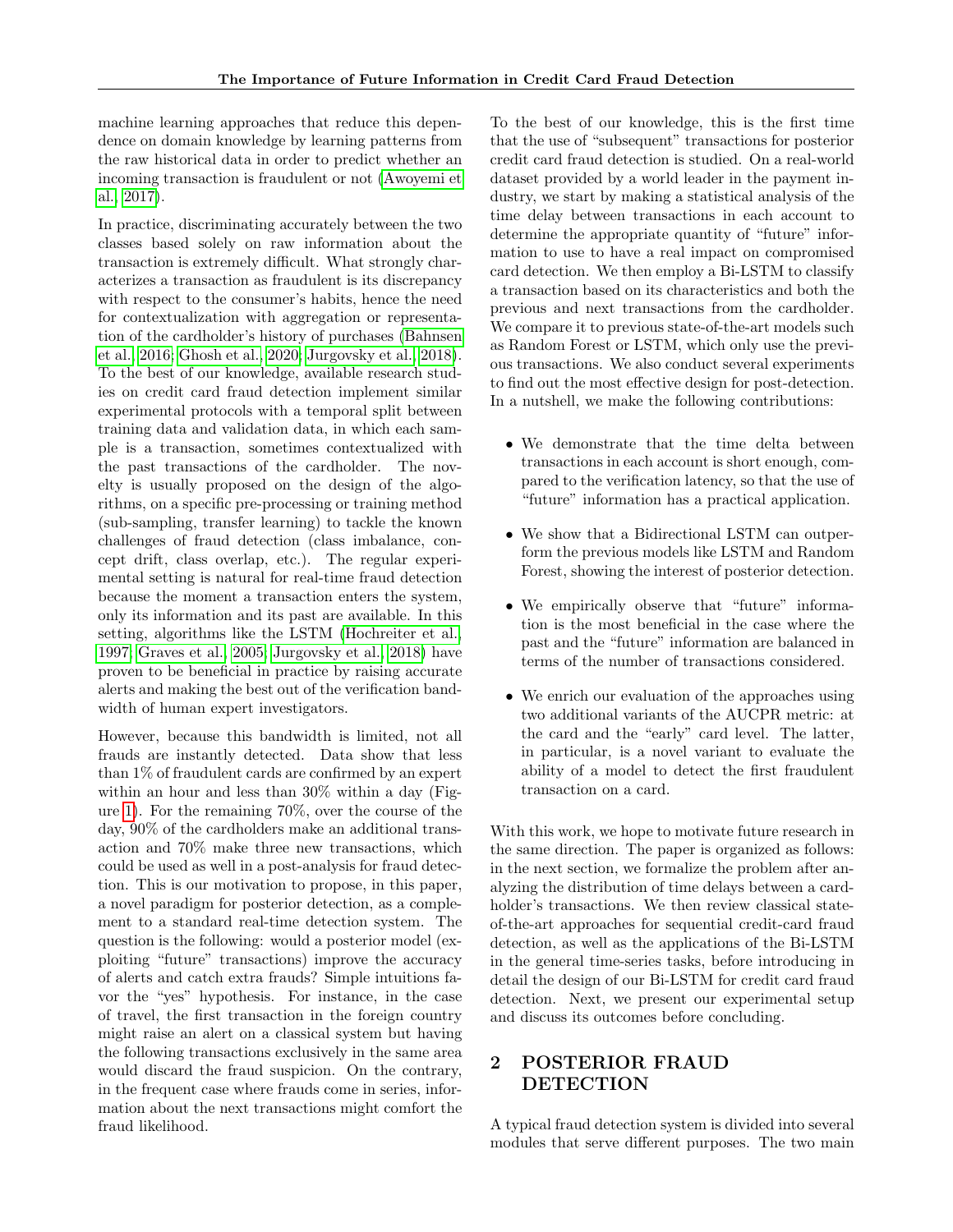ones are real-time detection and posterior detection. The first is executed while the payment is being processed in order to block the transaction when it is suspicious. Because of processing time constraints, this module needs to be executed within a hundred milliseconds. Therefore, it usually relies on simple expert rules and machine learning models which make their decision based only on raw information about the transaction. Moreover, to avoid the inconvenience of blocking a genuine payment, this kind of system favors precision over recall. For these reasons, a large part of frauds remains to be caught afterward. This is where the second module comes into play. Using more advanced techniques with contextual features (computed from past transactions), posterior detection raises more accurate alerts after the transaction is completed, and these are verified by human investigators who block the card if the fraud is confirmed. Because the availability of investigators is limited, there is usually a verification delay that can range from few minutes to several days, depending on the risk level associated with the alert. We argue that during this delay, additional subsequent transactions are sometimes made with the same card, and these can also be used as context to improve detection. In the rest of the paper, we will use the terminology "future transaction" to refer to these transactions.

With this consideration, we introduce a novel paradigm for fraud detection called posterior detection with future information. Its goal is to classify transactions with contextual features computed from both the preceding and following transactions from the same card. To properly determine if there is a real interest in such a paradigm, we measure, in this section, (1) the distribution of delays between the first fraud occurring on a card and the moment that the card is blocked and (2) the proportion of extra information available during this range of delays.

Note that posterior detection with future information is not only interesting for unverified transactions that raised suspicion, but also to post analyze any other transaction that could have passed through the radar of a first detection system. Indeed, some unsuspected transactions are reported as fraudulent by cardholders themselves, sometimes weeks after they have been processed. Also, note that the objective of this novel paradigm is not to replace regular fraud detection but to complement it.

#### 2.1 Verification delay distribution

We here report verification delays measured on a realworld fraud detection system. As displayed in Figure [1,](#page-2-0) only 1% of fraudulent cards are blocked within one hour after the first fraud occurs on their account

and only 30% within one day. A large majority are blocked within one week to ten days, which is why this delay is considered as the verification delay in most studies from the literature [\(Pozzolo et al., 2014;](#page-8-3) [Lebi](#page-9-4)[chot et al., 2020;](#page-9-4) [Alazizi et al., 2019\)](#page-9-5).



<span id="page-2-0"></span>Figure 1: Cumulative frequencies of compromised cards' verification delay.

To complement these statistics, we need to measure the average quantity of future information that becomes available faster than the verification latency.

#### 2.2 Availability of future transactions

Figure [2](#page-2-1) shows the difference in time between the occurrence of the first fraudulent transaction and each of the four subsequent transactions. In particular, this cumulative graph illustrates that more than 90% of accounts have at least one extra transaction within one day. And for approximately 78%, 70%, and 66% of the accounts, the next two, three, and four transactions are respectively executed within the same day. The beginning of the curve is interesting to analyze:



<span id="page-2-1"></span>Figure 2: Evolution of the proportion of cards that have made 1,2,3 or 4 transactions since the occurrence of their first fraud with respect to the corresponding delay.

all the curves directly jump from zero to a significant value. This means that a large percentage of frauds are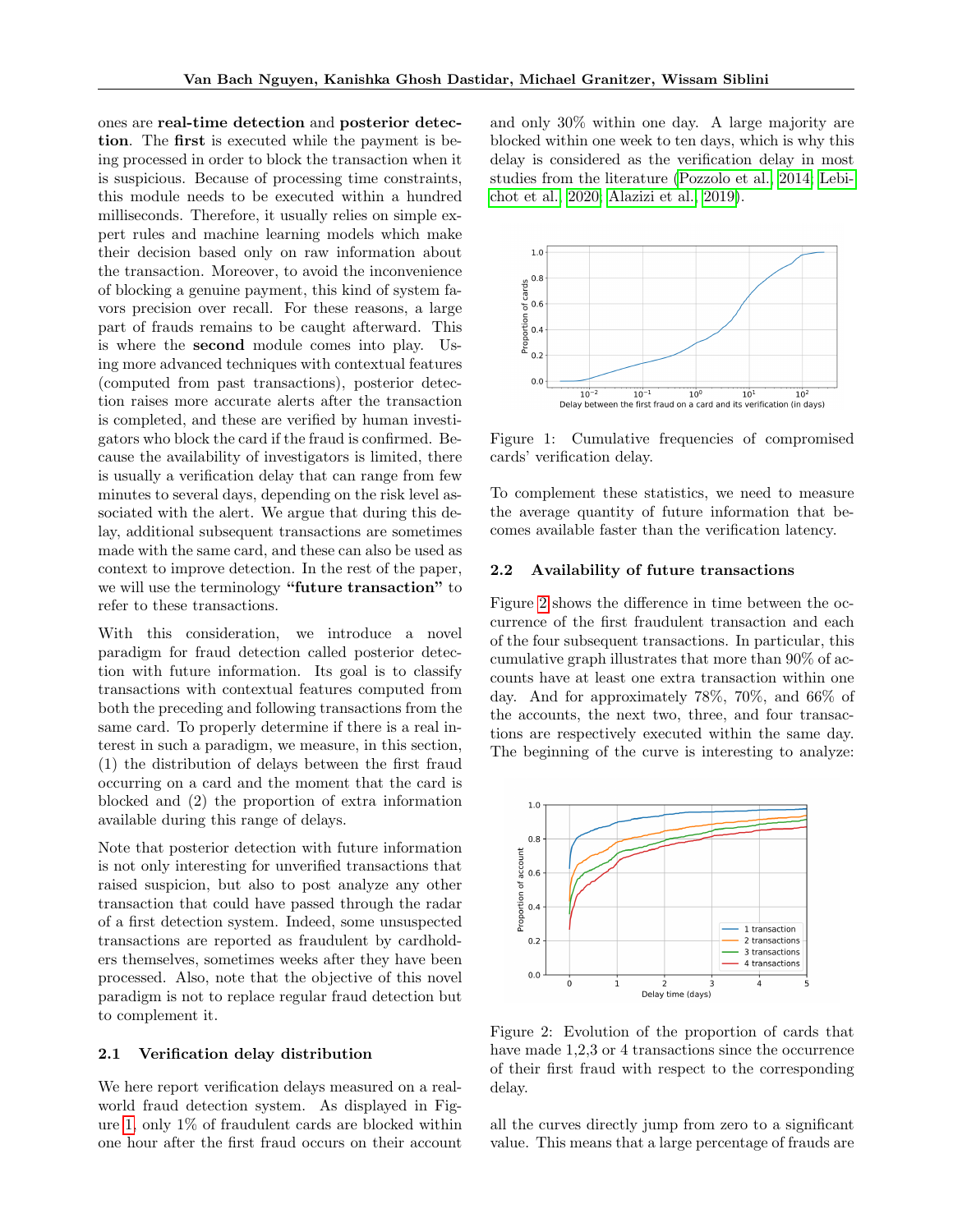followed by one, two, three, or even four transactions after a very short delay. This ties in with an expert intuition that fraudsters repetitively exploit cards that they gain access to within a limited time budget, to maximize their gains.

By crossing information from Figure [2](#page-2-1) and Figure [1,](#page-2-0) we can see that there is a non-negligible proportion of compromised cards that are still undetected after one day, and on which at least three extra transactions are available. In fact, this number lies between 40% and 70% of the breached cards. This means that a more accurate post-detection system speeding up their de-tection would entail non-negligible financial savings<sup>[2](#page-3-0)</sup>.

#### <span id="page-3-1"></span>2.3 Problem formulation

Let us here formally define the problem of fraud detection with future information. Consider a set of transactions  $S_t$ , where each element  $t_i$  is associated to a card  $c_i$  and a label  $l_i$ . For a transaction  $t_i \in S_t$ , let us denote by  $P_i$  (resp.  $F_i$ ) the set of  $m_P$  (resp.  $m_F$ ) transactions in  $S_t$ , associated to the same  $c_i$ , and chronologically preceding (resp. following)  $t_i$ . The objective of a fraud detection with future information is to predict the label  $l_i$  of  $t_i$  from the features of  $t_i$ ,  $P_i$  and  $F_i$ . And the important question is to determine whether a system that uses  $t_i$ ,  $P_i$ , and  $F_i$  can outperform a system that only uses  $t_i$  and  $P_i$ ? In a more intuitive way, could future context improve fraud detection? Obviously, several questions are naturally associated with the main one: what is the optimal future context size  $m_F$  so that the system has a practical use (both good performance and short enough delay)? What architecture design should we choose for our model to be able to use both past and future contexts? In what proportion  $(m_P \text{ and } m_F)$  should each context be exploited?

### 3 RELATED WORK

The credit-card fraud detection problem studied in the literature exclusively consists in predicting the fraud label  $l_i$  from either  $t_i$  alone (context-free approaches) or  $t_i$  and  $P_i$  (context-based approaches). It primarily focuses on discriminant approaches [\(Bhattacharyya et](#page-8-6) [al., 2011;](#page-8-6) [Cheng et al., 2020;](#page-8-1) [Lucas et al., 2019\)](#page-8-2) that aim at improving the accuracy of detection. This often breaks down to tackling specific peculiarities of the problem such as concept drift [\(Pozzolo et al., 2018\)](#page-8-11), class imbalance [\(Pozzolo et al., 2015\)](#page-8-5) and the selection of appropriate metrics [\(Siblini et al., 2020\)](#page-8-12).

Context-free approaches generally underperform and

only identify simple fraud patterns (e.g. transactions carried out on compromised terminals in risky areas) [\(Jurgovsky et al., 2018\)](#page-9-1), because of the significant overlap between the classes when using raw features only. Recent popular approaches are almost exclusively context-based. A myriad of different ways have been proposed in the literature to tackle the problem of representing a user's past context  $P_i$ . On the one hand, a popular strategy consists of using manual feature aggregates. This was first proposed in [Whitrow](#page-8-13) [et al.](#page-8-13) [\(2009\)](#page-8-13), where features relevant to fraud detection are identified and transactions are grouped based on these features. Different statistics such as the sum or average of amounts are then calculated for these groups. [Bahnsen et al.](#page-8-10) [\(2016\)](#page-8-10) expanded this through aggregates that use multiple features as conditions for grouping transactions. On the other hand, several works have proposed to automatically represent this context from the history of transactions without the need for manual intervention. These include the use of convolutional neural networks [\(Fu et al., 2016\)](#page-8-14) or the recent work by [Ghosh et al.](#page-9-0) [\(2020\)](#page-9-0) that generates aggregates for e-commerce transactions with an end-to-end neural network-based method that learns a set of condition-features and aggregation functions to optimize fraud detection. For card-present data, the state-of-the-art is the LSTM [\(Jurgovsky et al., 2018\)](#page-9-1). The latter is usually trained on sequences of either 5 or 10 transactions grouped chronologically according to user accounts. Comparisons with classical methods like Random Forest where the user's context is represented through manual feature aggregations, as in [Bahnsen et al.](#page-8-10) [\(2016\)](#page-8-10), show that both approaches perform comparably. The advantage of the LSTM is that it lowers the need for business expertise.

In our application scenario, i.e. posterior fraud detection, one of the limitations of manual aggregates and the LSTM is that they only take into account the past or preceding information in order to build the context for the current data point. Instead, we could use the Bi-directional LSTM (Bi-LSTM) proposed by [Graves et al.](#page-9-3) [\(2005\)](#page-9-3) which uses both left/past and right/future context and was shown to outperform the LSTM, RNN, and Bi-RNN for speech recognition on the TIMIT speech database. It also has been used in several time-series tasks such as energy load forecasting [\(Persio et al., 2017\)](#page-9-6), stock market prediction [\(Althelaya et al., 2018\)](#page-9-7) and network-wide traffic speed prediction [\(Cui et al., 2018\)](#page-9-8). In the fraud detection domain, Bi-LSTM has already been applied as a baseline to detect fraudulent transactions [\(Li et al., 2019\)](#page-9-9). However, [Li et al.](#page-9-9) [\(2019\)](#page-9-9) only extracts the last state data as a user embedding without considering the succeeding transactions. Thus far, Bi-LSTM that makes use of future transactions  $F_i$  has not been proposed

<span id="page-3-0"></span><sup>&</sup>lt;sup>2</sup>Increasing the "risk" score of a still unverified compromised card changes the verification priority and allows catching it faster.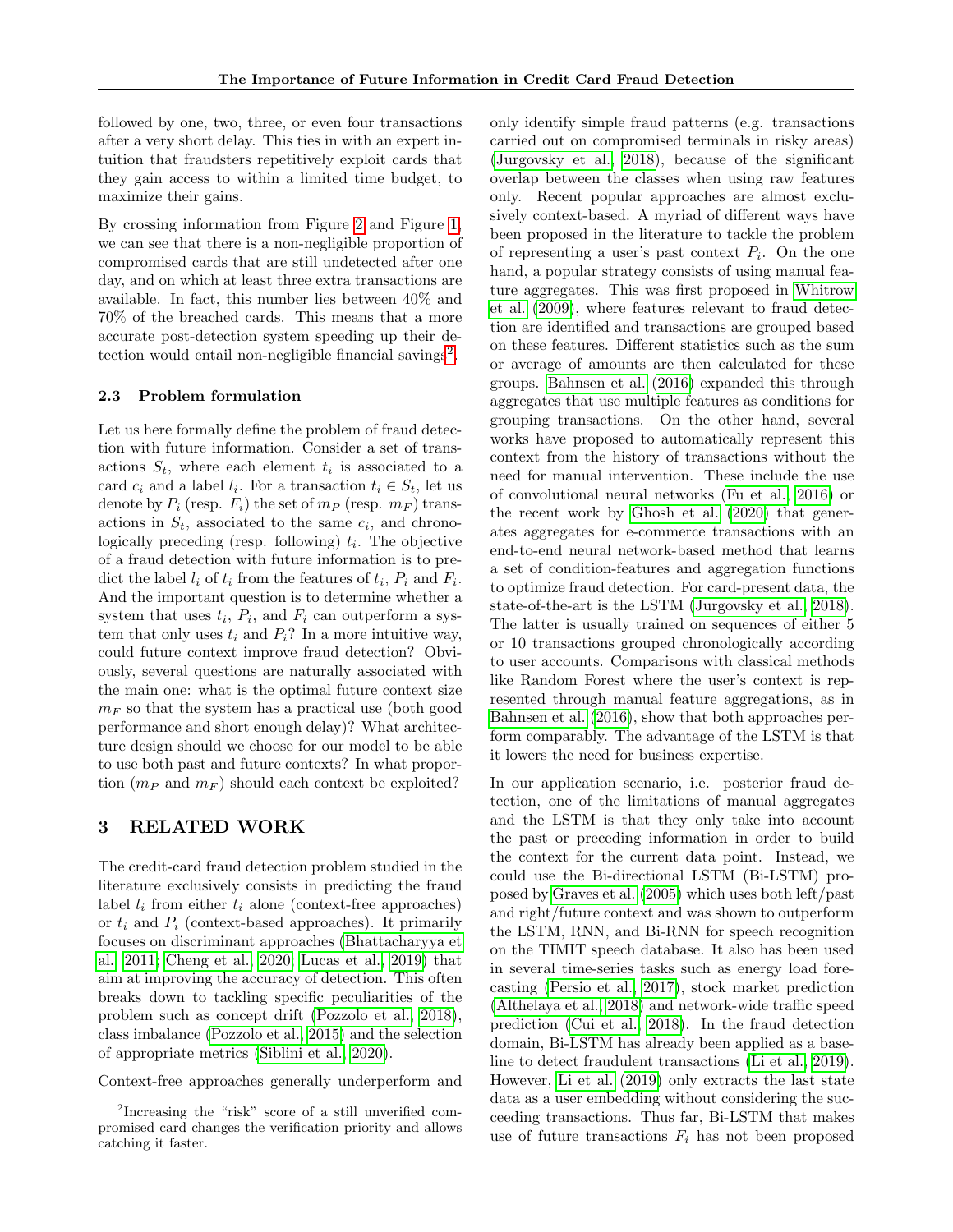for the credit card fraud detection problem.

# 4 BI-LSTM FOR POSTERIOR FRAUD DETECTION

In our problem, each input  $(P_i,t_i,F_i)$  is a sequence of transactions with the past ones, the current one, and the future ones, ordered chronologically. As credit card fraud data conforms to a tabular format, each transaction  $t_i$  can be considered as a vector of features, that can be either numerical or categorical.

We describe here the global design of our approach, based on the Bi-LSTM, which takes as input the aforementioned sequence. Figure [3](#page-4-0) illustrates the overall architecture. The latter also applies to a regular LSTM that takes as input the sequence with only past and current information  $(P_i, t_i)$ . The rest of the section describes in detail each step in the pipeline.



<span id="page-4-0"></span>Figure 3: The general pipeline of LSTM and Bi-LSTM for fraud detection.

#### 4.1 Preprocessing and Feature Engineering

Transactions are described by 30 features. Numerical features, such as the "amount", are clipped into the range [0,1000] to remove outliers, then standardized to a mean  $\mu = 0$  and a standard deviation  $\sigma = 1.0$ . For the deep learning models like the LSTM and Bi-LSTM, categorical features are transformed into continuous vectors. For this, we use Word2Vec applied to the sequences of discrete values taken by the feature for all card-holders as proposed in [Russac et al.](#page-9-10) [\(2018\)](#page-9-10). Each value of a categorical feature  $f$  is finally translated into a vector  $\mathbf{y}^f \in \mathbb{R}^{d_f}$  [\(Ghosh et al., 2020\)](#page-9-0).

Besides the raw features, we additionally use aggregated features [\(Bahnsen et al., 2016;](#page-8-10) [Jurgovsky et](#page-9-1) [al., 2018;](#page-9-1) [Ghosh et al., 2020\)](#page-9-0). This serves as a feature engineering method to capture the past context of a card-holder. In short, information from previous transactions which respect certain feature constraints

(e.g. take place in the same country as the current transaction), is aggregated with an operator like sum or count. An aggregated feature can be the sum of amounts of all transactions that took place in the same country within the last 24 hours. For a more in-depth insight, we refer the readers to [Bahnsen et al.](#page-8-10) [\(2016\)](#page-8-10). In our experiments, we use three functions sum, mean, count to aggregate the information of past transactions within 24 hours, using several constraint features such as the country or the merchant category code. We obtain 13 aggregated features in total. In the following, we will refer to a feature set with only raw features as the Base feature set and the combination of raw and aggregated features as the  $Base + Agg$  feature set.

Since LSTM and Bi-LSTM take a sequence as input, sequence extraction from the raw set of transactions is necessary. As in [\(Jurgovsky et al., 2018\)](#page-9-1), we construct the list of sequences with a fixed length  $l_s$  (e.g 5) from each user by ordering chronologically all of its transactions and by sliding a window with a stride of one. We obtain  $n_s = n_c - l_s + 1$  sequences for a user c, in which,  $n_c$  is the total number of transactions of the user. For example, if a user has seven transactions 1, 2, . . . , 7 and sequence length  $l_s$  is 5, then the sequence list of this user is  $[1, 2, 3, 4, 5]$ ,  $[2, 3, 4, 5, 6]$ ,  $[3, 4, 5, 6, 7]$ . We finally merge the sequence lists of all users to constitute the final dataset for the model.

#### 4.2 Bidirectional LSTM architecture



<span id="page-4-1"></span>Figure 4: Bi-LSTM architecture:  $t_i$  is the transaction at step  $i$  in the sequence. Gray color indicates the target transaction.

The Bi-directional Long Short-Term Memory (Bi-LSTM) concatenates the outputs of the two LSTMs [\(Hochreiter et al., 1997\)](#page-9-2) and feeds the result to a fully connected layer to finally predict the class (fraud or genuine) scores. Figure [4](#page-4-1) illustrates the Bi-LSTM architecture. In the figure,  $t_i$  denotes a transaction at position  $i$ . The gray transaction is the target transaction for which we want to predict the label. In our experiments, we will compare the Bi-LSTM with the LSTM (and other approaches) based on their predictions on the same sets of transactions. We will use,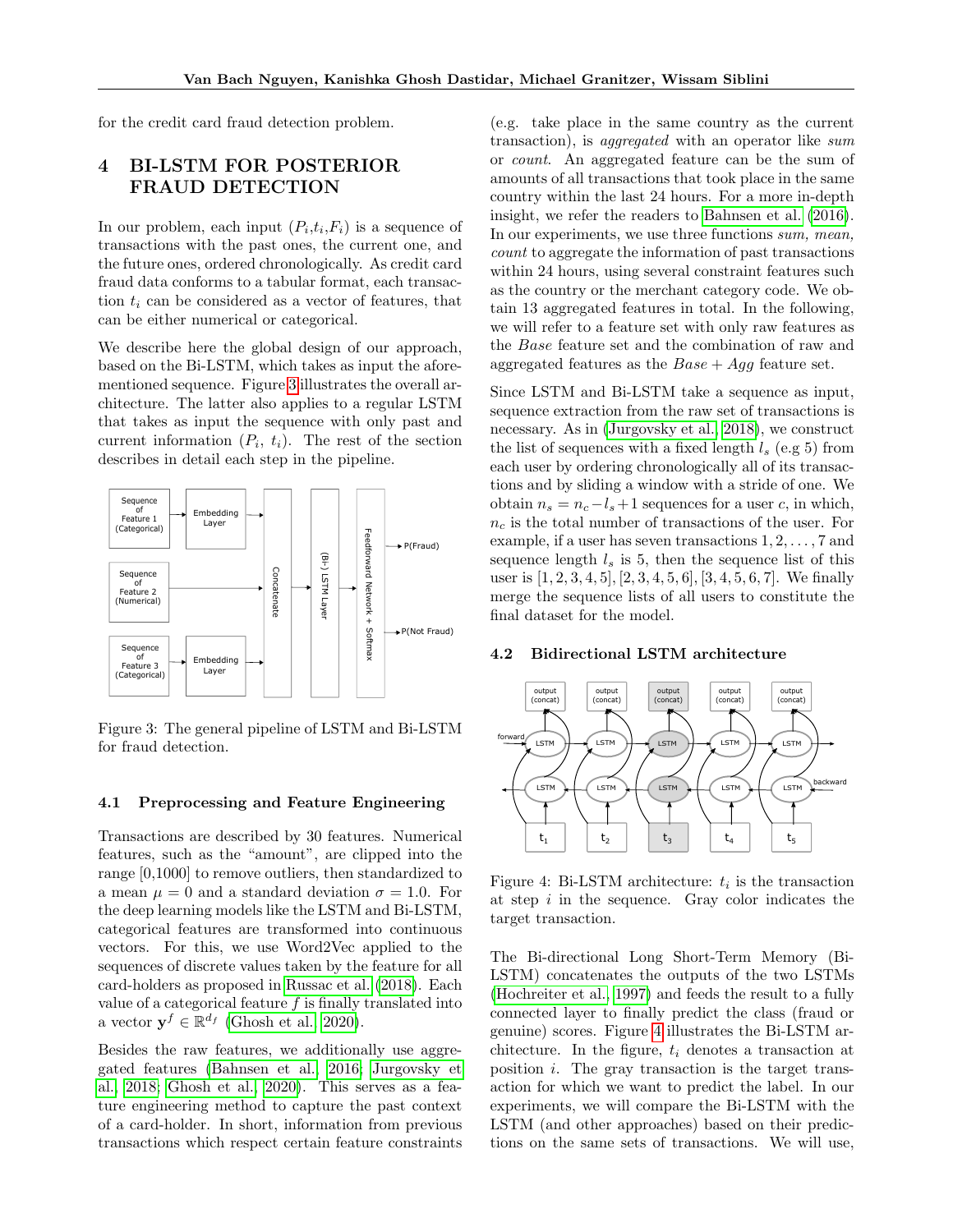<span id="page-5-2"></span>Table 1: Comparison, in terms of the three AUCPR scores, of a Random Forest and variants of LSTM/Bi-LSTM trained with the two sets of features. Compared to the baseline LSTM 4-1-0 with sequence length 5, LSTM 6-1-0 and Bi-LSTM 4-1-2 respectively add two transactions from the past and two from the future.

|             |              | Random Forest<br>$0 - 1 - 0$ | <b>LSTM</b><br>$4 - 1 - 0$ | <b>LSTM</b><br>$6 - 1 - 0$ | <b>Bi-LSTM</b><br>$4 - 1 - 2$ |
|-------------|--------------|------------------------------|----------------------------|----------------------------|-------------------------------|
| Transaction | <b>Base</b>  | $0.163 \pm 0.006$            | $0.313 \pm 0.011$          | $0.330 \pm 0.014$          | $0.367 \pm 0.008$             |
| Level       | $Base + Age$ | $0.219 \pm 0.003$            | $0.344 \pm 0.007$          | $0.356 \pm 0.017$          | $0.403 \pm 0.021$             |
| Card Level  | Base         | $0.061 \pm 0.007$            | $0.141 \pm 0.009$          | $0.157 \pm 0.014$          | $0.172 + 0.007$               |
| Early       | $Base + Agg$ | $0.110 \pm 0.003$            | $0.165 \pm 0.009$          | $0.172 \pm 0.017$          | $0.254 \pm 0.012$             |
| Card Level  | Base         | $0.201 \pm 0.005$            | $0.342 \pm 0.019$          | $0.358 \pm 0.012$          | $0.403 \pm 0.008$             |
| Regular     | $Base + Agg$ | $0.231 \pm 0.005$            | $0.359 \pm 0.012$          | $0.372 \pm 0.011$          | $0.417 \pm 0.017$             |

as much as we can, the same parameters and data preparation (description above) for both models.  $m_F$ and  $m_P$  are hyperparameters that we will adjust, by changing the target transaction, based on the purpose of the experiments. This means the target transaction will not necessarily be  $t_3$  as in Figure [4.](#page-4-1)

### 5 EXPERIMENTAL SETUP

Our experiments aim at answering the problem formulated in section [2.3.](#page-3-1) We here describe our design, i.e. the dataset and features, the compared classifiers, and the metrics used. For a fair comparison with the stateof-the-art LSTM, our experimental setup will inherit from [Jurgovsky et al.](#page-9-1) [\(2018\)](#page-9-1).

Dataset Credit card data are highly confidential, so there are almost no high-quality public datasets to consider in this study. The most commonly used one is a Kaggle dataset<sup>[3](#page-5-0)</sup>. It only consists of around 300,000 anonymized transactions and the features are PCA-transformed. Since the transactions are not associated with users and the features are transformed, the dataset is unsuitable for our experiments. Another public dataset is PaySim[4](#page-5-1) , which is synthetic and related to mobile fraud detection. However, the characteristics of mobile payment transactions are very different from the card-present transactions. Therefore, we consider instead a real-world fraud detection system from our industrial partner, a world leader in the payment industry. Our private dataset contains transactions from clients of various banks from January 2017 to April 2017. Each transaction is labeled by a team of human experts. The two classes are highly imbalanced as only 0.0263% of the 30 million transactions are fraudulent. To deal with this imbalance, we ap-

<span id="page-5-0"></span> $^3$ [https://www.kaggle.com/mlg-ulb/](https://www.kaggle.com/mlg-ulb/creditcardfraud)

[creditcardfraud](https://www.kaggle.com/mlg-ulb/creditcardfraud), Last access: 12.10.2021.

ply the account sampling technique from the previous work [\(Jurgovsky et al., 2018\)](#page-9-1).

Classifiers We select the classifiers for the experiments according to the questions we aim at answering. The first classifier is Random Forest, which is a context-free approach that uses only the present transaction. Random Forest is a common baseline that has been used in several studies [\(Jurgovsky et al.,](#page-9-1) [2018;](#page-9-1) [Pozzolo et al., 2018;](#page-8-11) [Ghosh et al., 2020;](#page-9-0) [Lucas](#page-8-2) [et al., 2019\)](#page-8-2). We can consider the Random Forest to be a context-based approach when applied to the  $Base + Agg$  feature set. The second classifier that we use is the LSTM - the state-of-the-art sequential classifier- which utilizes the past context to predict the current transaction. Finally, we consider our proposal, the Bi-LSTM, which takes into account the past, the present, and future information. For training both the LSTM and Bi-LSTM, we use the cross-entropy loss function, and the Adam optimizer [\(Kingma et al.,](#page-9-11) [2014\)](#page-9-11).

Validation To select the best hyperparameters for each classifier, we hold the most recent part of the training set as validation and use a random search over 40 iterations on a pre-defined grid of hyperparameters values to maximize the AUCPR score on it. For the random forest, we look for the optimal number of trees in the forest and tree depth. For the LSTM and the Bidirectional LSTM we look for the optimal hidden state size, layers size in the feedforward network, drop out rate, learning rate, number of epochs, and batch size. The detail of hyperparameters for each model can be found in Appendix [B,](#page-10-0) Table [5.](#page-10-1)

Evaluation In our experiments, we use 2 months of transactions (24.01-24.03) for training, one week  $(25.03-31.03)$  of gap, and one month for testing  $(01.04-$ 30.04). This data-split strategy is based on production requirements as it takes time for human experts to la-

<span id="page-5-1"></span> $^4$ <https://www.kaggle.com/ealaxi/paysim1>,  $last$  access: 12.10.2021.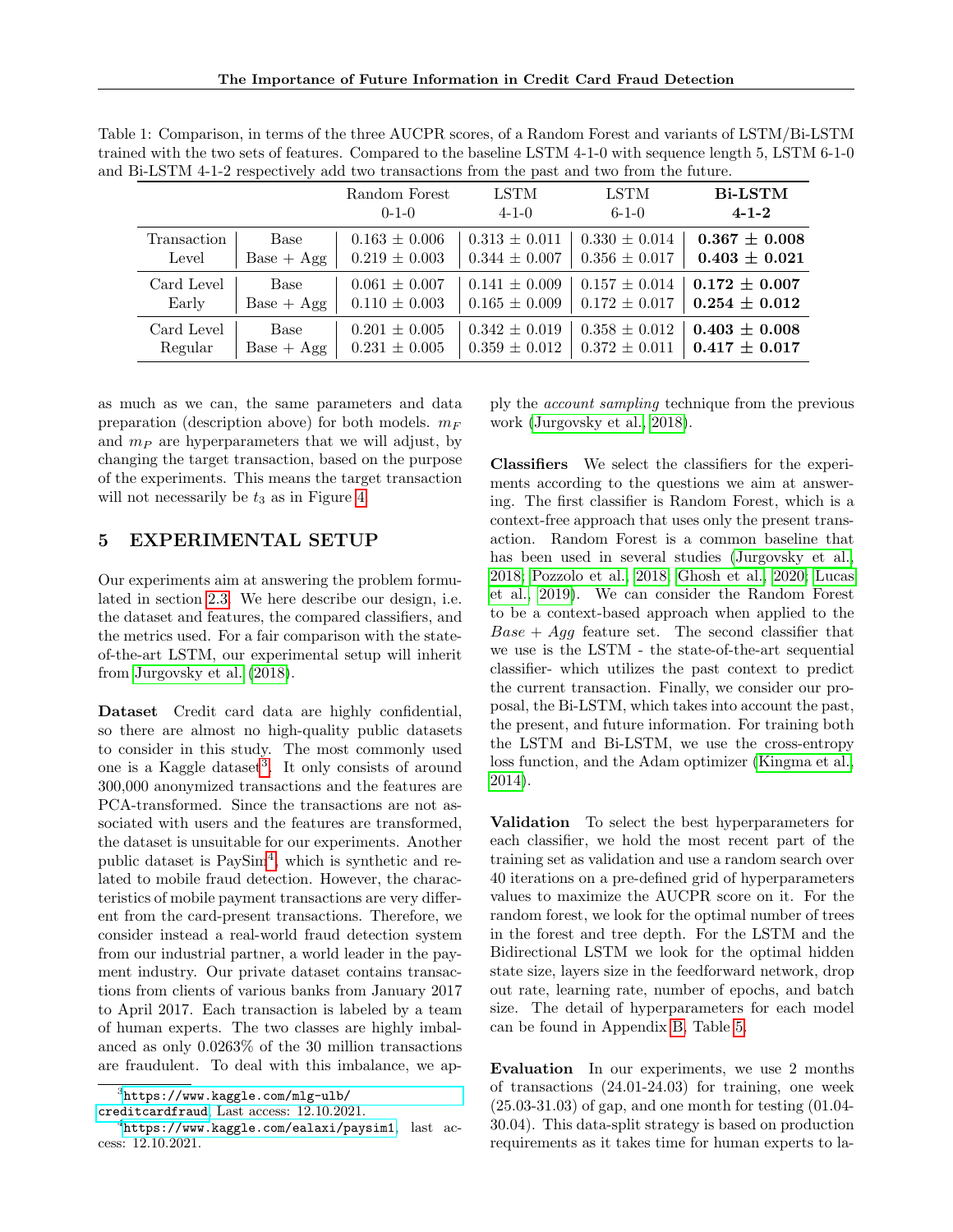<span id="page-6-0"></span>

|             | $\overline{\phantom{0}}$ |                            |                               | $\overline{\phantom{0}}$      |                        |
|-------------|--------------------------|----------------------------|-------------------------------|-------------------------------|------------------------|
|             |                          | <b>LSTM</b><br>$4 - 1 - 0$ | <b>Bi-LSTM</b><br>$3 - 1 - 1$ | <b>Bi-LSTM</b><br>$2 - 1 - 2$ | Bi-LSTM<br>$1 - 1 - 3$ |
| Transaction | Base                     | $0.313 \pm 0.011$          | $0.322 \pm 0.006$             | $0.351 \pm 0.007$             | $0.323 \pm 0.005$      |
| Level       | $Base + Agg$             | $0.336 \pm 0.006$          | $0.349 \pm 0.017$             | $0.381 \pm 0.007$             | $0.370 \pm 0.007$      |
| Card Level  | Base                     | $0.126 \pm 0.006$          | $0.132 \pm 0.005$             | $0.160 \pm 0.013$             | $0.139 \pm 0.011$      |
| Early       | $Base + Agg$             | $0.137 \pm 0.015$          | $0.182 \pm 0.007$             | $0.218 \pm 0.010$             | $0.205 \pm 0.014$      |
| Card Level  | Base                     | $0.326 \pm 0.019$          | $0.347 \pm 0.007$             | $0.377 \pm 0.011$             | $0.317 \pm 0.016$      |
| Regular     | $Base + Agg$             | $0.340 \pm 0.009$          | $0.360 \pm 0.013$             | $0.388 \pm 0.011$             | $0.376 \pm 0.011$      |

Table 2: Comparison between three variants of the Bi-LSTM (different number of future/past transactions) with the same sequence length of 5. The LSTM with the same sequence length is also added as a baseline.

bel the transactions [\(Pozzolo et al., 2014;](#page-8-3) [Lebichot et](#page-9-4) [al., 2020;](#page-9-4) [Alazizi et al., 2019\)](#page-9-5), hence the one-week gap between the train and test set. For the metrics, we use the Area Under Precision-Recall curve (AUCPR), which has been shown to be more suitable than the AUC-ROC for highly imbalanced datasets [\(Saito et](#page-9-12) [al., 2015\)](#page-9-12). We report three different AUCPR-based metrics for each experiment: at the transaction level, at the card level, and early at the card level.

At the transaction level, we take into account all the transactions of the test data and calculate the AUCPR score on this set. This metric has been used in most of the recent works on credit card fraud detection [\(Ghosh et al., 2020;](#page-9-0) [Lebichot et al., 2020;](#page-9-4) [Lucas](#page-8-2) [et al., 2019\)](#page-8-2). However, in practice, when an alert for a particular transaction is raised, investigators check the other transactions from the associated card. Therefore, it makes sense to compute the AUCPR on the set of cards instead of the set of transactions, which intuitively tells us if compromised cards tend to appear earlier than genuine cards with respect to transactions risk levels. More formally, to compute this metric, we consider the ground-truth label of a card as genuine if it contains no fraudulent transactions, and as fraud otherwise. As for the predicted score for the card, we consider the highest predicted score among its transactions. We then calculate the regular AUCPR for this set of card scores and card ground truth labels.

We finally introduce an **AUCPR** "early" at the card-level. The reason is that, in practice, it is beneficial to detect the first fraudulent transaction that occurred on a card in order to track the fraud history but also block the card as soon as possible. AUCPR "early" is almost the same as the AUCPR at the card level except that, for compromised cards, instead of considering the transaction with the highest score, we consider the score predicted for the first fraudulent transaction on the card. The intuition here is that a high value for this metric means that the model tends towards scoring the first fraudulent transaction of a card higher than the maximal scores of genuine cards. And this leads to models that detect cards from their earliest fraud, and therefore to mitigation of losses. To avoid random errors, for each model and test set, we will report each result as the mean evaluation across 5 runs.

## <span id="page-6-1"></span>6 RESULTS AND DISCUSSION

The following results and discussion are organized based on the questions mentioned in section [2.3.](#page-3-1) To answer, we compare the classifiers under several forms. In particular, we associate each model to a triplet pastpresent-future of digits denoting the number of past, present, and future transactions that they consider. For example, 3-1-1 indicates that the input of the model is a sequence of 5 transactions: 3 past transactions, 1 present transaction, and 1 future transaction. The target transaction in this particular case would be the 4th transaction (see Figure [4\)](#page-4-1). The number of present transactions is always 1 since we only predict one transaction at a time. For fair comparisons, models are compared on their predictions for the same set of "present" transactions. However, results across tables might not be comparable: since the approach with a maximal size for past context and future context differ from one table to the other, the set of transactions with enough subsequent and preceding transactions on which the models can be evaluated differ as well. For instance, in table 1, the maximum length is 7 (6-1-0), the training (testing) set contains 8.6M (3.7M) transactions with 0.7M (0.4M) accounts. Meanwhile, in table 2, the maximum length is 5, training (testing) sizes are 10.5M (5.0M) transactions with 1.0M (0.7M) accounts.

Does adding future information improve predictive performance? Is this improvement more significant than the one entailed by adding extra information from the past? To answer, we carry a first experiment where use a Ran-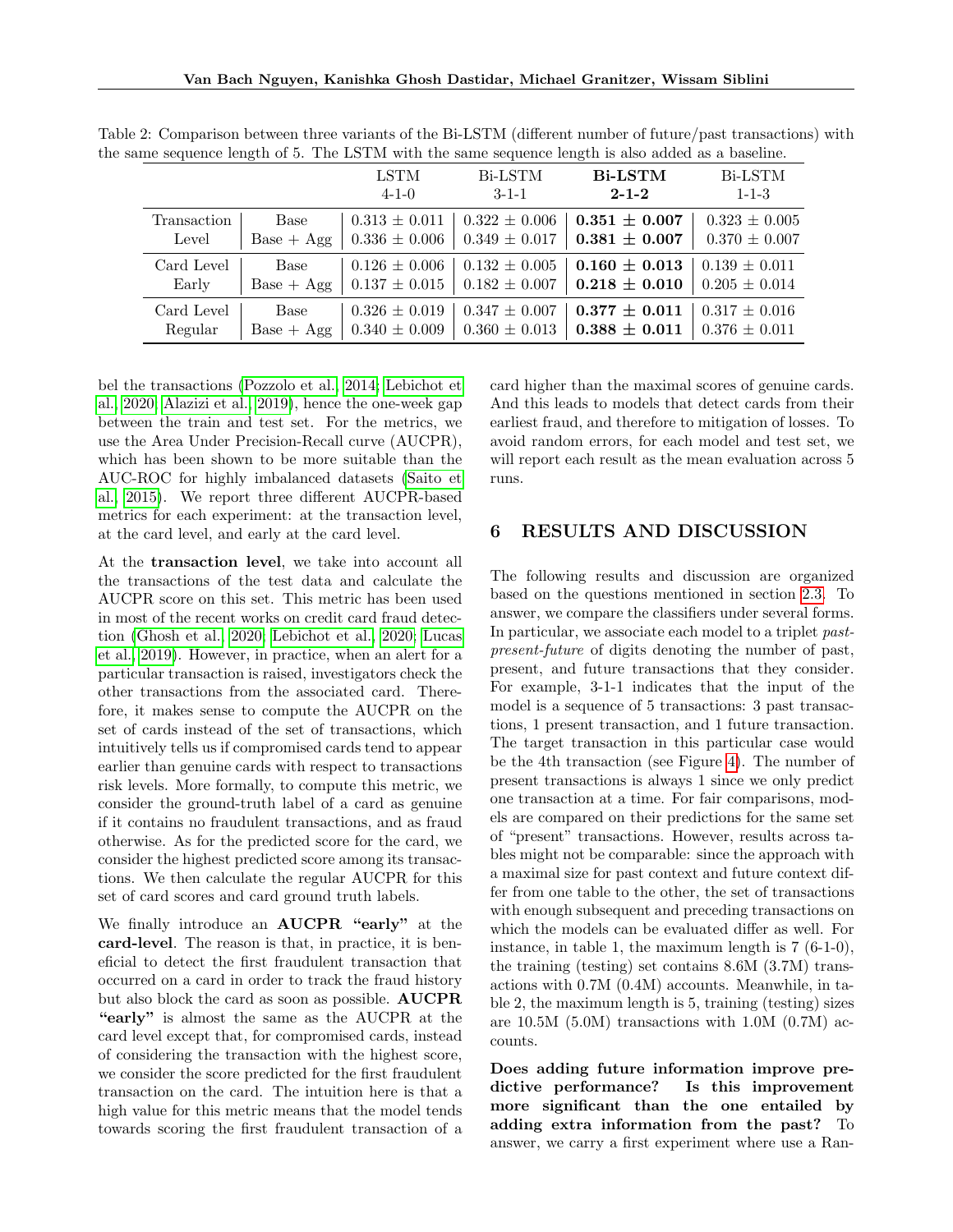<span id="page-7-0"></span>

|             |              | <b>LSTM</b><br>$9 - 1 - 0$ | Bi-LSTM<br>$2 - 1 - 2$ | <b>Bi-LSTM</b><br>$4 - 1 - 2$ |
|-------------|--------------|----------------------------|------------------------|-------------------------------|
| Transaction | Base         | $0.345 \pm 0.015$          | $0.357 \pm 0.005$      | $0.374 + 0.012$               |
| Level       | $Base + Age$ | $0.368 \pm 0.018$          | $0.368 \pm 0.008$      | $0.433 \pm 0.019$             |
| Card Level  | Base         | $0.203 \pm 0.019$          | $0.218 \pm 0.009$      | $0.231 \pm 0.018$             |
| Early       | $Base + Agg$ | $0.289 \pm 0.008$          | $0.288 \pm 0.012$      | $0.272 \pm 0.013$             |
| Card Level  | Base         | $0.384 \pm 0.014$          | $0.414 \pm 0.014$      | $0.439 + 0.011$               |
| Regular     | $Base + Agg$ | $0.415 \pm 0.010$          | $0.411 \pm 0.017$      | $0.426 \pm 0.016$             |

Table 3: Comparison between LSTM with a longer sequence (10) and two Bi-LSTM (2-1-2 and 4-1-2) with shorter sequences (5 and 7).

dom Forest and an LSTM 4-1-0 as baselines, and we add two classifiers. One with two additional transactions from the past, and one with two additional transactions from the future, i.e. an LSTM 6-1-0 and a Bi-LSTM 4-1-2. Results in table [1](#page-5-2) first show, as we could expect, that adding more information from the past improves the performance of the model. However, adding two subsequent transactions (Bi-LSTM 4-1-2) is clearly more beneficial than adding two preceding transactions (LSTM 6-1-0). The higher performance across all metrics points us to three complementary conclusions. Firstly, the transaction level metric shows that the Bi-LSTM 4-1-2 is globally able to identify more fraudulent transactions. Secondly, the regular card-level metric shows that the Bi-LSTM is also able to identify additional fraudulent cards, which means that not all extra frauds caught are from the same cardholders and that there is a real added value for investigators. Lastly, the card-level early metrics show that the Bi-LSTM is able to catch more fraudulent cards at the earliest stage, i.e. after the first fraudulent transaction is made. This last advantage might not manifest in practice, since it can be counterbalanced by the fact that the Bi-LSTM 4-1-2 has to wait for the next two transactions anyway. Nevertheless, it is always interesting to track the first fraud in post-analysis to avoid mislabeling [\(Alazizi et al., 2019\)](#page-9-5) since test data becomes training data in the future. Note that we also tried the Random Forest with aggregates on the 4-1-0 and 4-1-2 settings (by concatenating the sequence transactions into a single vector) and the AUCPR was better in the 4-1-2 setting  $(0.258 \pm 0.002)$ than in the 4-1-0 setting  $(0.230 \pm 0.002)$  and the 0-1-0 setting  $(0.219 \pm 0.003)$ , but it was still worse than the Bi-LSTM 4-1-2 (0.403  $\pm$  0.021). This confirms that future information is useful for several models, but the Bi-LSTM is able to exploit it in a better manner than the Random Forest.

The use of aggregated features improves the performance in every case. This suggests the general usefulness of feature engineering and also that aggregates and sequential models pick up on different patterns from the past context and are complementary. The improvement when using aggregates is especially pronounced for detecting the first frauds.

We observe that both sequence models are able to outperform Random Forest. Therefore, for the next experiments, we drop it and use only the LSTM as the baseline.

In what proportion should the past and future contexts be exploited? In a second experiment, we keep the baseline LSTM with a sequence length of 5 with 4 past transactions (4-1-0). For the Bi-LSTM, we consider the same sequence length of 5 but we test different combinations sizes for past and future context. We consider two imbalanced scenarios, either with more future transactions  $(1-1-3)$  or with more past transactions (3-1-1). Additionally, we consider the scenario where the past and future contexts are balanced (2-1-2).

Table [2](#page-6-0) shows that the balanced model achieves the highest performance across both feature sets and all three metrics. This suggests that is better to have a long enough context from both sides to compute relevant hidden states than to have a long future context or a long past context. We note a significant improvement of model 1-1-3 when using the aggregated features, almost to the level of model 2-1-2. This could be attributed to fact that the lack of past context in 1-1-3 is compensated by the aggregates.

Can the Bi-LSTM use shorter sequences than the regular LSTM while remaining competitive in performance? In the first experiment, increasing the sequence length (LSTM 6-1-0 vs 4-1-0) seemed to have a positive impact on the LSTM's performance.

Here we compare an LSTM with a large sequence length (9-1-0) with two Bi-LSTMs with a much shorter past context (2-1-2 and 4-1-2) and a shorter sequence overall. Results from table [3](#page-7-0) show that we can have a sequence twice as short (2-1-2 vs 9-1-0) but the use of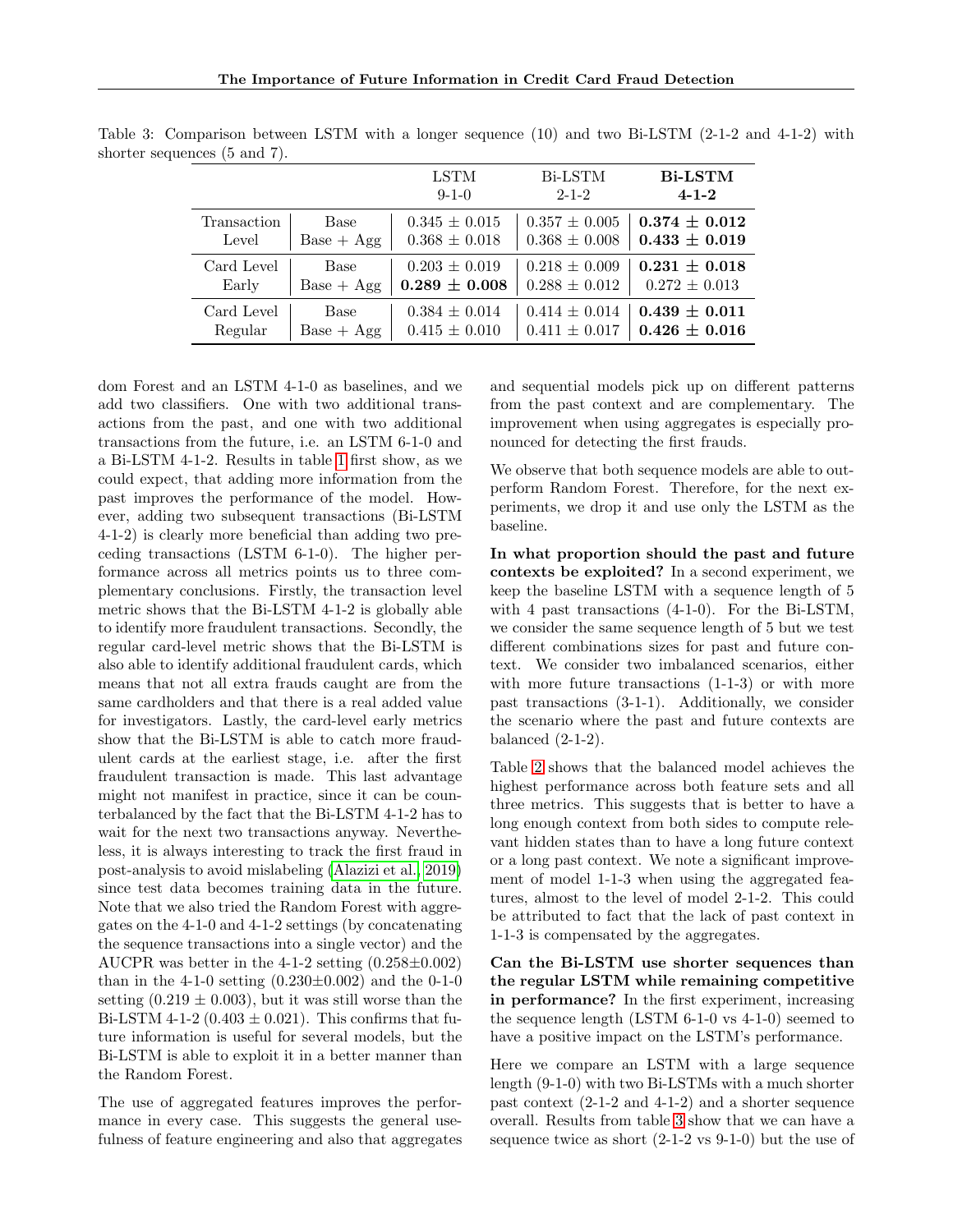future information still leads to (Base features) or similar results (Base  $+$  Agg features). Increasing the past sequence length a little more with the Bi-LSTM (4-1- 2) allows to further improve the performance, making it more competitive than the LSTM, despite the latter's longer sequence. Having a shorter sequence and past context is interesting. Since the model requires the number of available transactions for the accounts to be equal to the sequence length in order to be optimal, the longer the sequence is, the fewer accounts can be considered.

## 7 CONCLUSION

In this paper, we investigated a new research direction for credit card fraud detection. Whereas most of the papers focus on real-time or near real-time fraud detection to predict the label of a transaction, we chose, motivated by a verification delay that allows it, to explore the use of future transactions in order to improve detection. With a relevant Bi-LSTM design, we showed that using only two transactions from the future, usually available within a day, we can build a post-detection system that catches more fraudulent transactions, more fraudulent cards, and at an earlier stage. We note however that our proposal is not fit for real-time detection. They are made to complement classical Fraud Detection Systems in post-detection. With this paper, we hope to encourage further proposals in this direction with more and more accurate algorithms. Furthermore, our Bi-LSTM could be extended to integrate an attention mechanism. In our case, we plan to analyze the problem from the interpretability point of view. In particular, our idea is to extend recent works such as the Neural Aggregate Generator from [Ghosh et al.](#page-9-0) [\(2020\)](#page-9-0) to introduce the use of the future context. This would allow getting insights on the kind of aggregations from the future that is relevant for fraud detection.

#### References

- <span id="page-8-0"></span>Kou, Y., Lu, C. T., Sirwongwattana, S., and Huang, Y. P. (2004, March). Survey of fraud detection techniques. In IEEE International Conference on Networking, Sensing and Control, 2004 (Vol. 2, pp. 749- 754). IEEE.
- <span id="page-8-3"></span>Dal Pozzolo, Andrea, et al. "Learned lessons in credit card fraud detection from a practitioner perspective." Expert systems with applications 41.10 (2014): 4915-4928.
- <span id="page-8-4"></span>Adams, G. W., Campbell, D. R., Campbell, M., & Rose, M. P. (2006). Fraud prevention. The CPA Journal, 76(1), 56.
- <span id="page-8-8"></span>Gianini, G., Fossi, L. G., Mio, C., Caelen, O., Brunie,

L., & Damiani, E. (2020). Managing a pool of rules for credit card fraud detection by a Game Theory based approach. Future Generation Computer Systems, 102, 549-561.

- <span id="page-8-7"></span>Le Borgne, Y., Siblini, W., Lebichot, B. & Bontempi, G. Reproducible Machine Learning for Credit Card Fraud Detection - Practical Handbook. (Université Libre de Bruxelles, 2022), https://github.com/Fraud-Detection-Handbook/fraud-detection-handbook
- <span id="page-8-9"></span>Awoyemi, J. O., Adetunmbi, A. O., & Oluwadare, S. A. (2017, October). Credit card fraud detection using machine learning techniques: A comparative analysis. In 2017 International Conference on Computing Networking and Informatics (ICCNI) (pp. 1- 9). IEEE.
- M. Schuster and K. K. Paliwal, "Bidirectional recurrent neural networks," in IEEE Transactions on Signal Processing, vol. 45, no. 11, pp. 2673-2681, Nov. 1997, doi: 10.1109/78.650093.
- <span id="page-8-12"></span>Siblini, Wissam, et al. "Master your Metrics with Calibration." International Symposium on Intelligent Data Analysis. Springer, Cham, 2020.
- <span id="page-8-5"></span>Dal Pozzolo, Andrea. "Adaptive machine learning for credit card fraud detection." (2015).
- <span id="page-8-11"></span>Dal Pozzolo A, Boracchi G, Caelen O, Alippi C, Bontempi G. Credit Card Fraud Detection: A Realistic Modeling and a Novel Learning Strategy. IEEE Trans Neural Netw Learn Syst. 2018 Aug;29(8):3784-3797. doi: 10.1109/TNNLS.2017.2736643. Epub 2017 Sep 14. PMID: 28920909.
- <span id="page-8-6"></span>Bhattacharyya, Siddhartha, et al. "Data mining for credit card fraud: A comparative study." Decision support systems 50.3 (2011): 602-613.
- <span id="page-8-1"></span>Cheng, Dawei, et al. "Spatio-temporal attention-based neural network for credit card fraud detection." Proceedings of the AAAI Conference on Artificial Intelligence. Vol. 34. No. 01. 2020.
- <span id="page-8-2"></span>Lucas, Yvan, et al. "Multiple perspectives HMM-based feature engineering for credit card fraud detection." Proceedings of the 34th ACM/SIGAPP Symposium on Applied Computing. 2019.
- <span id="page-8-13"></span>Whitrow, Christopher, et al. "Transaction aggregation as a strategy for credit card fraud detection." Data mining and knowledge discovery 18.1 (2009): 30-55.
- <span id="page-8-10"></span>Bahnsen, Alejandro Correa, et al. "Feature engineering strategies for credit card fraud detection." Expert Systems with Applications 51 (2016): 134-142.
- <span id="page-8-14"></span>Fu, K., Cheng, D., Tu, Y., & Zhang, L. (2016, October). Credit card fraud detection using convolutional neural networks. In International Conference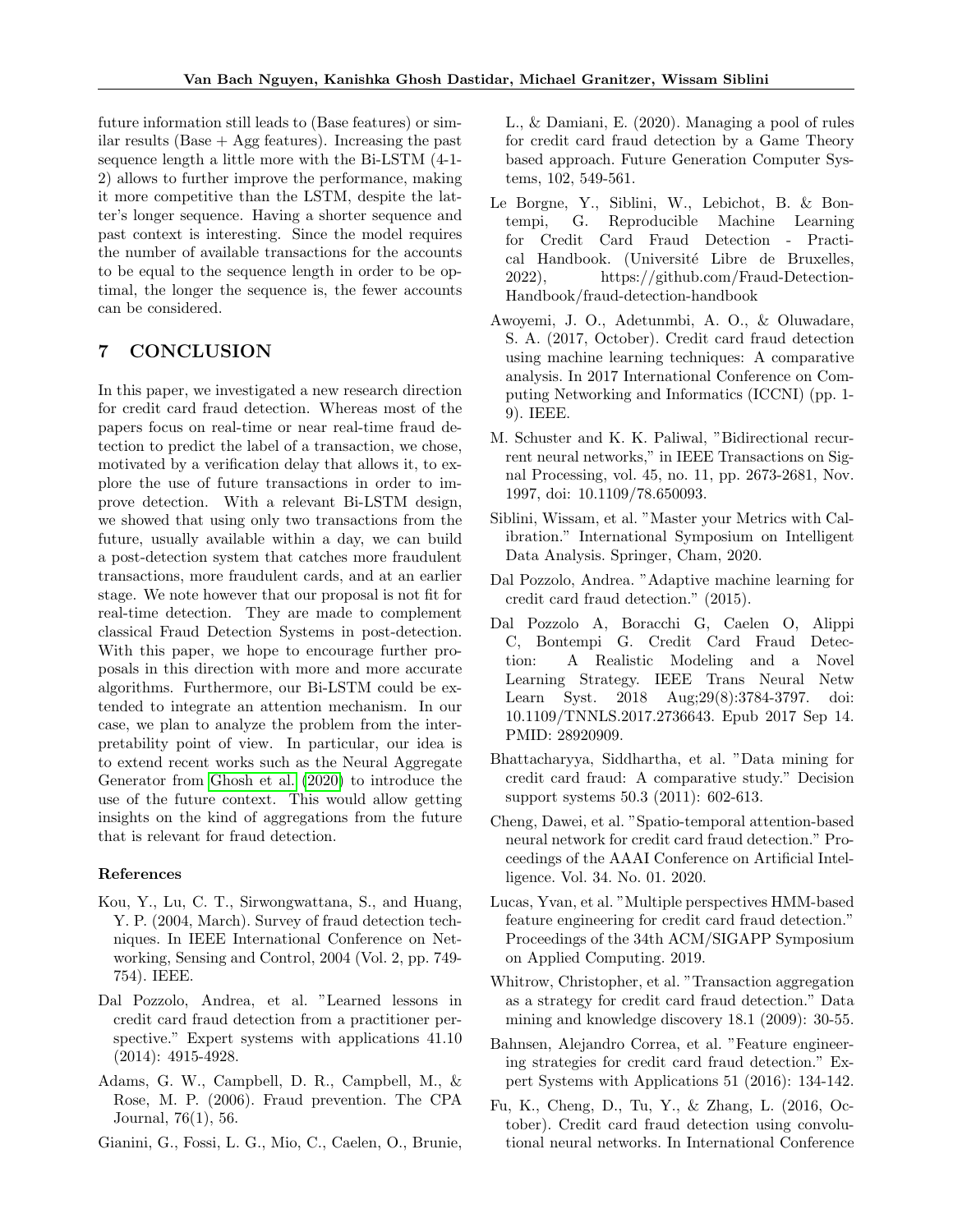on Neural Information Processing (pp. 483-490). Springer, Cham.

- <span id="page-9-0"></span>K. Ghosh Dastidar, J. Jurgovsky, W. Siblini, L. He-Guelton and M. Granitzer, "NAG: Neural Feature Aggregation Framework for Credit Card Fraud Detection," 2020 IEEE International Conference on Data Mining (ICDM), Sorrento, Italy, 2020, pp. 92- 101, doi: 10.1109/ICDM50108.2020.00018.
- <span id="page-9-1"></span>Jurgovsky, Johannes, et al. "Sequence classification for credit-card fraud detection." Expert Systems with Applications 100 (2018): 234-245.
- Ozenne B, Subtil F, Maucort-Boulch D. The precision– recall curve overcame the optimism of the receiver operating characteristic curve in rare diseases. J Clin Epidemiol. 2015 Aug;68(8):855-9. doi: 10.1016/j.jclinepi.2015.02.010. Epub 2015 Feb 28. PMID: 25881487.
- <span id="page-9-4"></span>Lebichot, B., Paldino, G. M., Bontempi, G., Siblini, W., He-Guelton, L., & Oblé, F. (2020, October). Incremental learning strategies for credit cards fraud detection. In 2020 IEEE 7th International Conference on Data Science and Advanced Analytics (DSAA) (pp. 785-786). IEEE.
- <span id="page-9-5"></span>Alazizi, A., Habrard, A., Jacquenet, F., He-Guelton, L., Oblé, F., & Siblini, W. (2019, November). Anomaly Detection, Consider Your Dataset First An Illustration on Fraud Detection. In 2019 IEEE 31st International Conference on Tools with Artificial Intelligence (ICTAI) (pp. 1351-1355). IEEE.
- <span id="page-9-10"></span>Russac, Yoan, Olivier Caelen, and Liyun He-Guelton. "Embeddings of categorical variables for sequential data in fraud context." International Conference on Advanced Machine Learning Technologies and Applications. Springer, Cham, 2018.
- <span id="page-9-3"></span>Graves, Alex, and Jürgen Schmidhuber. "Framewise phoneme classification with bidirectional LSTM and other neural network architectures." Neural networks 18.5-6 (2005): 602-610.
- Najadat, Hassan, et al. "Credit card fraud detection based on machine and deep learning." 2020 11th International Conference on Information and Communication Systems (ICICS). IEEE, 2020.
- <span id="page-9-8"></span>Cui, Zhiyong, et al. "Deep bidirectional and unidirectional LSTM recurrent neural network for networkwide traffic speed prediction." arXiv preprint arXiv:1801.02143 (2018).
- Y. Bengio, P. Simard and P. Frasconi, "Learning long-term dependencies with gradient descent is difficult," in IEEE Transactions on Neural Networks, vol. 5, no. 2, pp. 157-166, March 1994, doi: 10.1109/72.279181.
- Nowak, J., Taspinar, A., and Scherer, R. (2017, June). LSTM recurrent neural networks for short text and sentiment classification. In International Conference on Artificial Intelligence and Soft Computing (pp. 553-562). Springer, Cham.
- <span id="page-9-7"></span>Althelaya, Khaled A., El-Sayed M. El-Alfy, and Salahadin Mohammed. "Evaluation of bidirectional LSTM for short-and long-term stock market prediction." 2018 9th international conference on information and communication systems (ICICS). IEEE, 2018.
- <span id="page-9-2"></span>Hochreiter, Sepp, and Jürgen Schmidhuber. "Long" short-term memory." Neural computation 9.8 (1997): 1735-1780.
- <span id="page-9-6"></span>Di Persio, Luca, and Oleksandr Honchar. "Analysis of recurrent neural networks for short-term energy load forecasting." AIP Conference Proceedings. Vol. 1906. No. 1. AIP Publishing LLC, 2017.
- <span id="page-9-11"></span>Kingma, Diederik P., and Jimmy Ba. "Adam: A method for stochastic optimization." arXiv preprint arXiv:1412.6980 Add to Citavi project by ArXiv ID (2014).
- <span id="page-9-12"></span>Saito, Takaya, and Marc Rehmsmeier. "The precisionrecall plot is more informative than the ROC plot when evaluating binary classifiers on imbalanced datasets." PloS one 10.3 (2015): e0118432.
- <span id="page-9-9"></span>Li, Longfei, et al. "A Time Attention based Fraud Transaction Detection Framework." arXiv preprint arXiv:1912.11760 (2019).